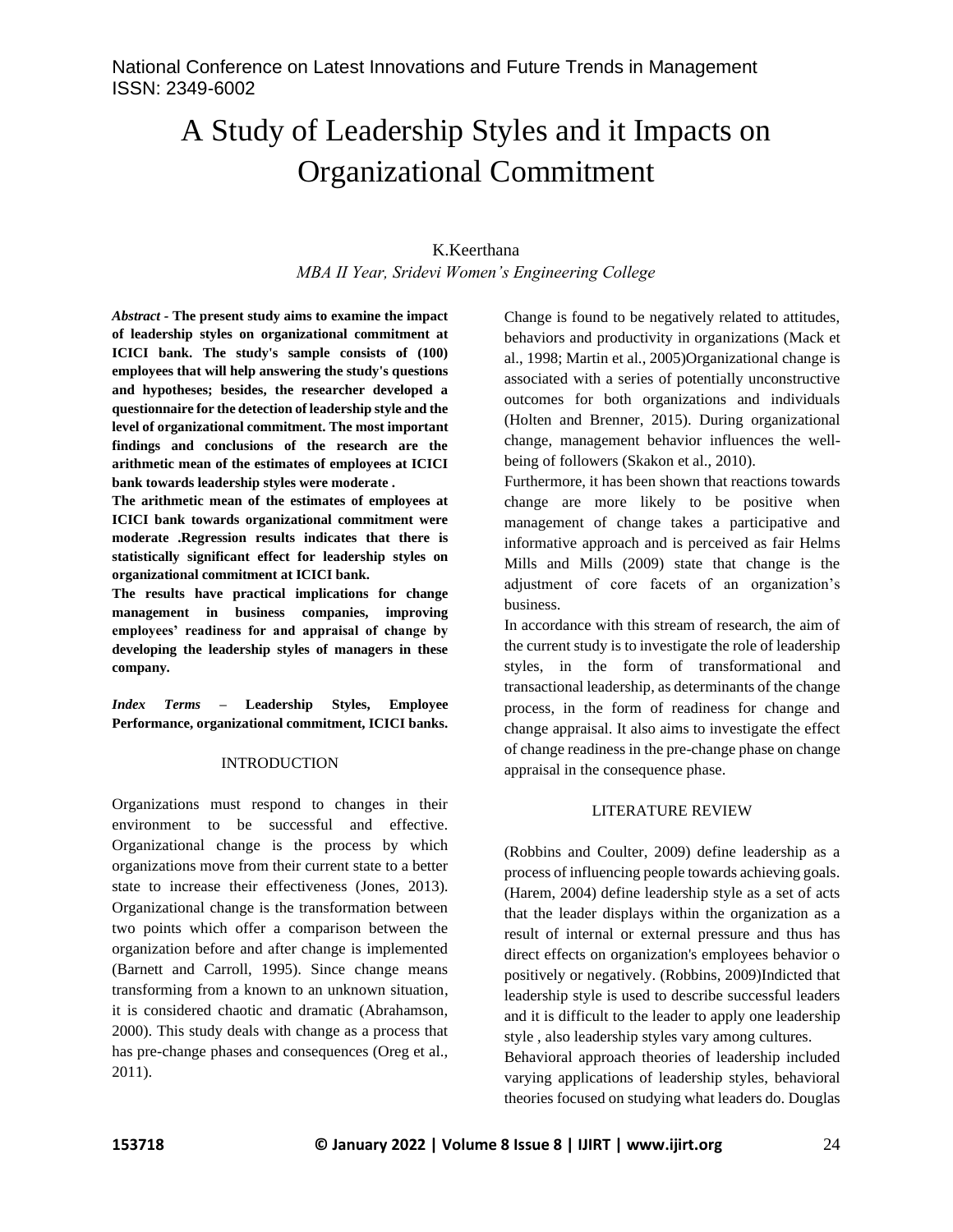McGregor put the theory of  $(X)$  to express authoritarian style of the leader and the theory of (Y) to express the leader's human style. Likert categorized leadership styles into four styles: exploitative style, centralized style, utilitarian style, consultative style, and co-authoritarian style. The University of Iowa study determines three leadership styles : autocracy style, democracy style and laissez faire style (Najm, 2011).

(1) Dr. C.L Chandan Rita Devi (2014):

An effective leader influences the followers in a desired manner to achieve goals. It is evident from the literature that different leadership styles may affect organization effectiveness and performance. The aim of this study is to conduct a review analysis of literature of different leadership styles over years. Information was extracted after reviewing many articles from journals on leadership styles. It relates different leadership styles to theory X and theory Y.

(2) Dr. Mohammed Al-Mal (2018):

For the last two decades, the critical importance of the team effectiveness has been considered as the main aim of the many papers. The process of managing teams and ensuring their motivate and provide a vision for their subordinates. Leaders are believed to set smart goals for the subordinates and empower them enough to achieve the organisation goals.

(3) Sunil Kumar. R (2018):

The Literature review examines the theoretical, empirical and meta-analysis development in leadership literature. Substantial effort has gone in to clarify different dimensions of leadership, by generating considerable attention on the organizational and social research of leadership theories, styles, and behaviors. The study on leadership literature review brings out that over the period of time the researchers have redefined and modified the theories and practices of leadership development, yet the previous work has been relevant and have not faded over the years.

(4) Gagan Deep Sharma(2019):

Leadership research has come a long way from trait theory, through human relations school of thought, to contingency and/or situational model. It is critically important to consolidate the leadership research so as to set-up the agenda for future. This paper aimed to summarize the research published in the integrated field of leadership and organizational research.

Behavioral approach theories of leadership included varying applications of leadership styles, behavioral theories focused on studying what leaders do. Douglas McGregor put the theory of

(X) to express authoritarian style of the leader and the theory of (Y) to express the leader's human style.

(5) Robbins and Coulter (2009):

Contingency approaches have pointed to several leadership styles, Fiedler's contingency theory stated that leadership effectiveness depends on the ability of individual to match leadership traits with organizational situation that influence the appropriate leadership style. These factors are: leader – member relations, task structure and position power. Tannenbaum and Schmidt indicated that leadership could be a continuum reflecting different amounts of employee participation.

## LEADERSHIP STYLES

(Robbins and Coulter, 2009) define leadership as a process of influencing people towards achieving goals. (Harem, 2004) define leadership style as a set of acts that the leader displays within the organization as a result of internal or external pressure and thus has direct effects on organization's employees behavior o positively or negatively. (Robbins, 2009)Indicted that leadership style is used to describe successful leaders and it is difficult to the leader to apply one leadership style , also leadership styles vary among cultures. Behavioral approach theories of leadership included varying applications of leadership styles, behavioral theories focused on studying what leaders do. Douglas McGregor put the theory of  $(X)$  to express authoritarian style of the leader and the theory of (Y) to express the leader's human style. Likert categorized leadership styles into four styles: exploitative style, centralized style, utilitarian style, consultative style, and co-authoritarian style. The University of Iowa study determines three leadership styles : autocracy style, democracy style and laissez faire style (Najm, 2011).

The University of Michigan identified two leadership styles: production concern style and subordinates concern style. Ohio University studies identified two styles of leadership behavior: employee- centered and job- centered. Blake and Mouton identified five leadership styles according to leader's concern for people and concern for production: impoverished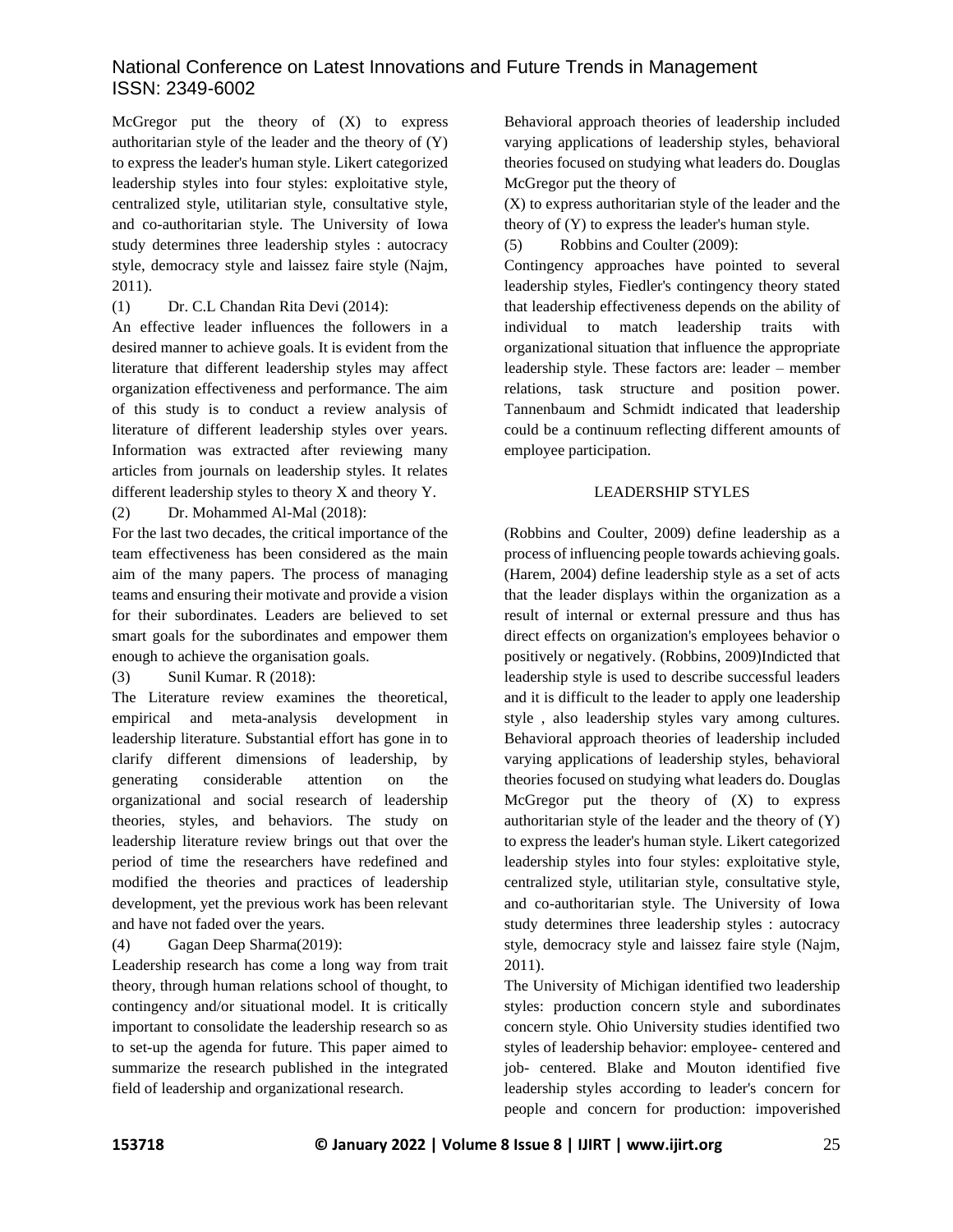management style, authority- compliance style, middle of the road management style, country club management style and team management style. (Robbins, 2009).Contingency approaches have pointed to several leadership styles, Fiedler's contingency theory stated that leadership effectiveness depends on the ability of individual to match leadership traits with organizational situation that influence the appropriate leadership style.

These factors are: leader – member relations, task structure and position power. Tannenbaum and Schmidt indicated that leadership could be a continuum reflecting different amounts of employee participation .

Hersey and Blanchard indicated that there are four leadership style- telling, selling, participating and delegating(Robbins and Coulter, 2009).Bass (1985) identified three leadership styles - laissez faire style, transformational leadership style, and the transactional leadership style.



Figure 1 Graph representing Correlation between leadership styles and organizational performance

#### RESEARCH METHODOLOGY

Study Community and Sample: simple random sampling was chosen to distribute to 100 respondents by using structured mail questionnaire.

Study instrument: the researcher reviewed the theoretical background and previous studies about leadership styles and organizational commitment. The researcher also reviewed many questionnaires that used in the previous studies ,so he designed one that reflects leadership styles and organizational commitment.

The parts of the questionnaire are:-

Part one- background information: - In this part, respondents were asked to indicate their• gender, age, level of education, job title, and experience.

Part two- dimensions of the study:-

| Variables                     | Mean  | SD    | Correlation coefficient (r) |
|-------------------------------|-------|-------|-----------------------------|
| Organizational<br>performance | 20.11 | 1.412 |                             |
| Democratic                    | 4.965 | 1.824 | 0.719                       |
| Autocratic                    | 2.352 | 0.632 | $-0.529$                    |
| Laissez faire                 | 2.419 | 1.549 | $-0.631$                    |
| Transformational              | 4.791 | 0.428 | 0.697                       |
| Transactional                 | 1.739 | 1.153 | $-0.331$                    |
| Participative                 | 4.791 | 0.632 | $-0.631$                    |

Table 1 Correlation between leadership style and organizational performance

The first part of the study established that leadership styles and organizational performance are related. The second part of the study examines the impact or effect of leadership styles on organizational performance. Multiple linear regression analysis is used to determine this.

Table 2 shows that the R square value is 0.254. This implies that from this model, 25% of variability of organizational performance is explained by the leadership styles. Table 3 is used to determine the effectiveness of the model by assessing if the independent variables are effective in predicting the dependent variable.

| Model | R     |       |       | R Square Adjusted Std Error of Sig<br>R Square the estimate |       |
|-------|-------|-------|-------|-------------------------------------------------------------|-------|
|       | 0.483 | 0.254 | 0.198 | 2.93                                                        | 0.028 |

Table 2 Model summary

| Model                                                      | Sum     | ofDf  | Mean   |       | Sig     |  |
|------------------------------------------------------------|---------|-------|--------|-------|---------|--|
|                                                            | Squares |       | Square |       |         |  |
| Regression 32.081                                          |         | 5.501 | 2.543  | 0.028 | 108.075 |  |
| Residual                                                   |         | 2.082 | 52     |       |         |  |
| Total                                                      | 141.522 | 57    |        |       |         |  |
| -- - -<br>$\sim$ $\sim$ $\sim$ $\sim$ $\sim$ $\sim$ $\sim$ |         |       |        |       |         |  |

### Table 3 ANOVA test summary

Table 4 helps to determine the significance and impact of leadership styles on organizational performance. From this table, it can be seen that Autocratic leadership style (beta= $-0.137$ , t=  $-2.371$ , sig= $0.014$ ) and Laissez faire leadership style (beta=-0.062, t=- 2.138, sig=0.038) has a negative effect on organizational performance. They have a significant negative impact on organizational performance as their sig value  $(0.014$  and  $0.038)$  is less than  $0.05$ which implies that it is significant. It is seen that transactional leadership style (beta=0.049, t=0.273, sig=0.531) has a negative impact on organizational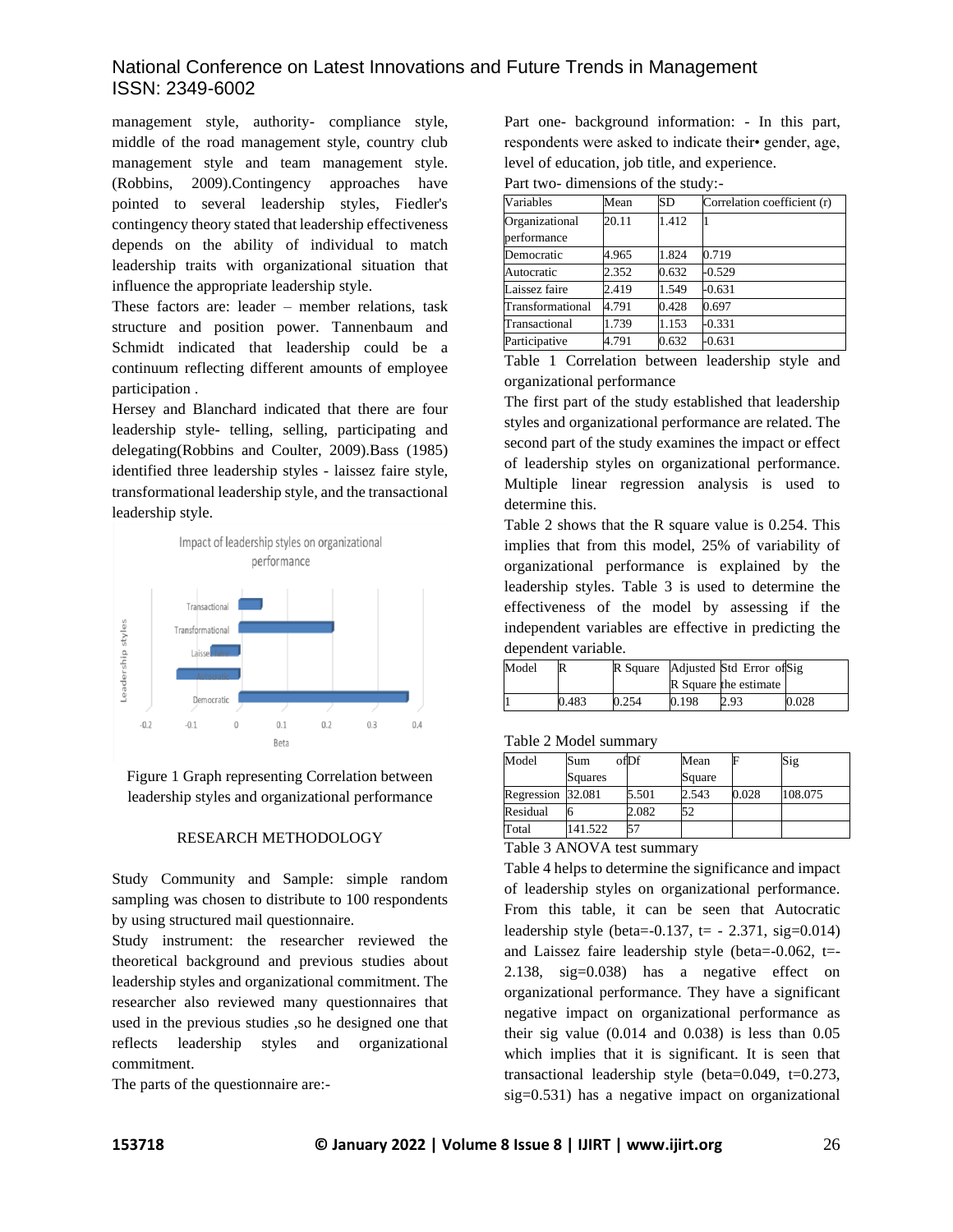performance. However, it does not have a significant effect on organizational performance as its sig value (0.531) is greater than 0.05 which implies that it is not significant.

It is seen that transformational leadership style (beta= 0.207, t=0.481, sig =0.025) and democratic leadership style (beta=  $0.371$ , t=  $0.295$ , sig = 0.014) has a positive and significant impact on organizational performance. In the graph below, beta value is a measure of how strongly each independent variable influences the dependent variable. It can be seen that Democratic leadership has the maximum positive impact on organization performance with a beta value of 0.372 followed by transformational leadership with a beta value 0.207.

Autocratic leadership (beta=-0.137) is seen to have the most negative impact.

| Variables              | Unstandardized<br>Coefficients |       | Standardized |          | Sig   |
|------------------------|--------------------------------|-------|--------------|----------|-------|
|                        |                                |       | Coefficients |          |       |
|                        | B                              | Std   | <b>Beta</b>  |          |       |
|                        |                                | Error |              |          |       |
| Residual               | 0.473                          | 0.062 | $-2.138$     | 0.038    |       |
| Constant               | 33.041                         | 3.033 |              | 6.859    |       |
| Democratic             | 3.033                          | 0.108 | 0.372        | 0.295    | 0.014 |
| Autocratic             | $-0.473$                       | 0.324 | $-0.137$     | $-2.371$ | 0.013 |
| Laissez faire          | -0.499                         | 0.067 | $-0.062$     | $-2.138$ | 0.038 |
| Transformational 0.459 |                                | 0.095 | 0.207        | 0.481    | 0.025 |
| Transactional          | 0.061                          | 0.109 | 0.049        | 0.273    | 0.531 |

Table 4 Beta Coefficients



leadership styles and organizational performance

## FACTORS EFFECTING LEADERSHIP STYLE

- The task
- The tradition of an organization
- The type of labor force
- The leader's personality
- The time
- Organizational Environment
- Organizational Resources

• Employee role

## FUTURE SCOPE OF THE RESEARCH

There are certainly more scopes for conducting research studies concerning leadership styles and organizational commitment in the future. The researcher conducted his study on banking sector. There are other sectors like industrial sectors, marketing sectors, business sectors etc. Future studies are invited to add any modified or intermediate variables to the current study model such as work design, organizational justice or personal variables.

#### **CONCLUSION**

There is a common belief that leadership is vital for effective organizational and societal functioning and success. The leadership styles level is moderate in ICICI bank. The average mean of leadership styles as a whole which indicates moderate practicing of leadership styles. Practicing leadership styles was as follows: transactional leadership style was ranked first, with a mean of (3.63) and a standard deviation of (0.38) and a moderate degree of assessment, and transformational leadership style came next, with a mean of (3.54) and a standard deviation of (0.39) and a moderate degree of assessment, lastly came the dimension of laissez faire leadership style with a mean of (2.30) and a standard deviation of (0.29) and a low degree of assessment.

#### REFERENCES

- [1] Dr. C.L Chandan Rita Devi (2014). An old man and the "sea of leadership". Journal of Leadership Studies, 9(4), 70–81.
- [2] Dr. Mohammed Al-Malki. (2018). Congruence between self and subordinates' perceptions about leadership styles and performance in banking sector of Pakistan. University of Illinois at Urbana-Champaign.
- [3] Sunil Kumar. R (2015). Impact of leadership styles on employee organizational commitment: evidence from the banking sector of Pakistan, paper presented at Academy of Human Resource Development, 18 February–21 February,
- [4] Gagan Deep Sharma.(2018) Avolio, B. J. (2011). Full range leadership development. Thousand